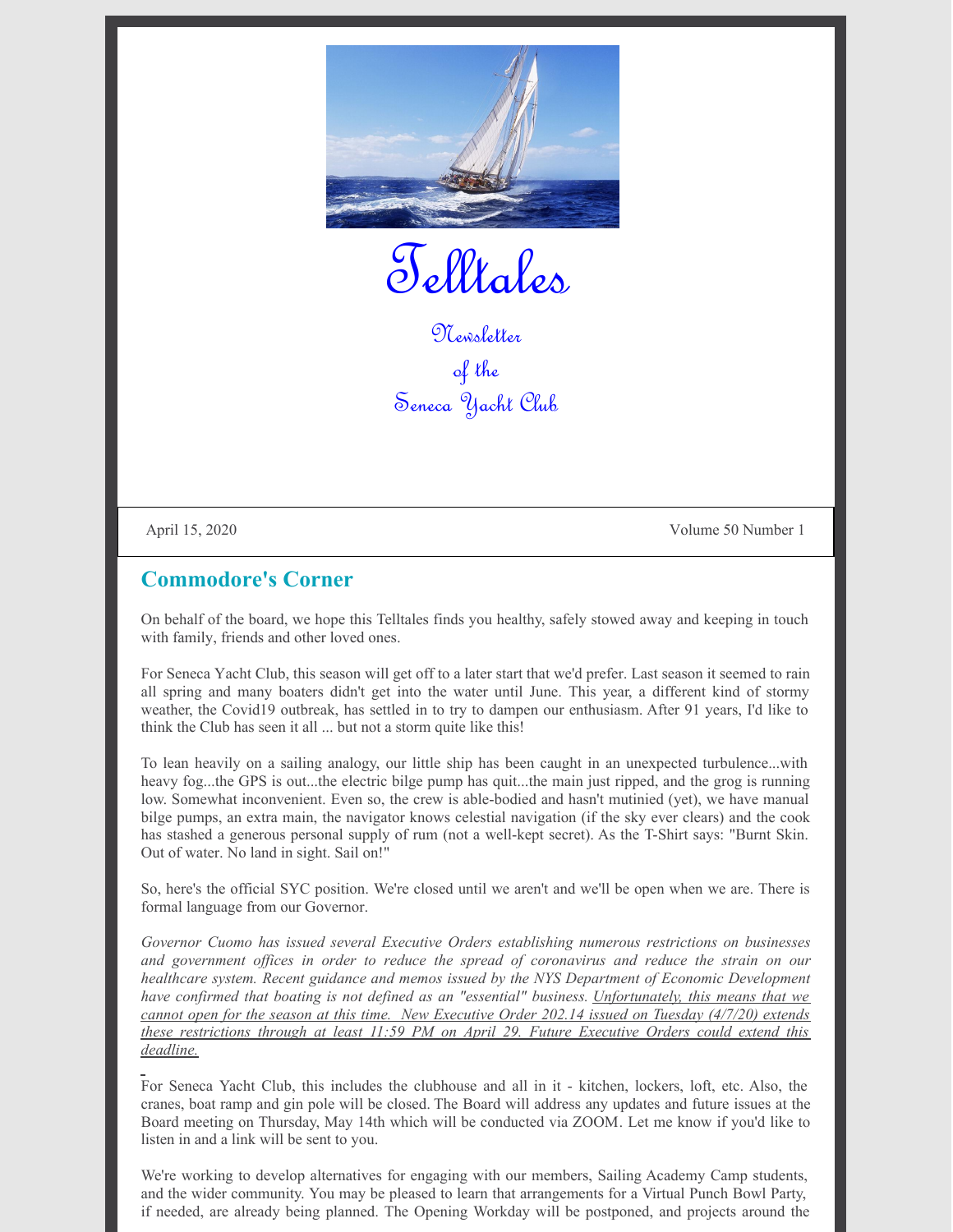Club to accommodate Social Distancing are in the works. If you have suggestions or thoughts, we'd love to hear from you, as well as any questions or concerns. Please don't hesitate to contact me. We'll update you as soon as there is more news, and until then, fair winds to you and yours.

> Chris Lytle Commodore Seneca Yacht Club [ctlytle@gmail.com](mailto:ctlytle@gmail.com) 315.224.8639

# **Burning of the Socks on the Equinox Ceremony & Haiku Contest (Virtual)**

The Equinox waits for no one, and although it wasn't possible to gather together in person, many built a fire, grabbed a suitable beverage and sacrificed some old socks. Many members also submitted their Haiku's for Spring which will be judged at an upcoming event on the beach. As mentioned earlier, given the impossibility of fairly judging the Haiku's vis our traditional Clap-o-Meter, there will be two Eggie's (Egg of Wisdom Awards) presented soon...for those submitted on or before the actual Equinox, and those submitted between the Equinox and the rescheduled event TBD.

#### **Website**

While Telltales will be used to keep you updated, we've updated our website [\(www.senecayc.org](http://senecayc.org/)), and will also post any new developments. Our Facebook page will mirror the website news updates as well.

# **Opening Workday/Club Projects**

Whilst we're planning on our annual Opening Work Day as usual (date TBD) we've also discussed if and how to accomplish the same objectives, as well as other improvement projects while incorporating social distancing. We've developed a Project List, and each of our board committees will prioritize them, determine a project budget, list tools needed and schedule for eating these whales a bite at a time. More on this and other volunteer opportunities soon.

# **Moorings in the North Mooring Field**

Eligibility criteria to keep a sailboat in the North Mooring Field have been revised. Any member is eligible based on seniority, regardless of current boat ownership. Eligible boats must be no more than 30' LOA, with at least a 4 ft. draft. If you're not currently a boat owner, you have three months to purchase a qualifying boat if selected. If you would like to be considered, you must submit a written (e-mail ok) statement indicating your interest. The waiting list will be updated, and notification will be sent as moorings become available and your seniority position on the list. Send your notification of interest to the Mooring Committee via Jim Gindling, our Treasurer [\(jgind4038@gmail.com](mailto:jgind4038@gmail.com))

# **"Ahoy" Calls to Members (Covid Care Calls)**

Many of our members might be feeling a little isolated with the Stay at Home measurers currently being observed. If possible, we'd like to make arrangements for someone to give a call in such cases. If you know of someone that might like to hear from a club member, or if you'd be willing to make a call or two, let the Commodore know at 315.224.8639 or  $\frac{\text{ctlytle}(\text{logmail.com})}{\text{cm}$  we'll make the connections.

#### **Just Sayin'...**

"Social Distancing" is used to describe our current expected behavior. What is really meant is "Physical Distancing" to prevent the spread of the corona virus. Socially we should try to be closer than ever, especially in these trying times. With Facebook, Twitter, Instagram, text, and even phone (mobile or otherwise) we can stay in touch with family and friends. Staying in touch now is more important than ever. So get in touch with a friend or family member you haven's seen in a while. It'll do you both good. Take